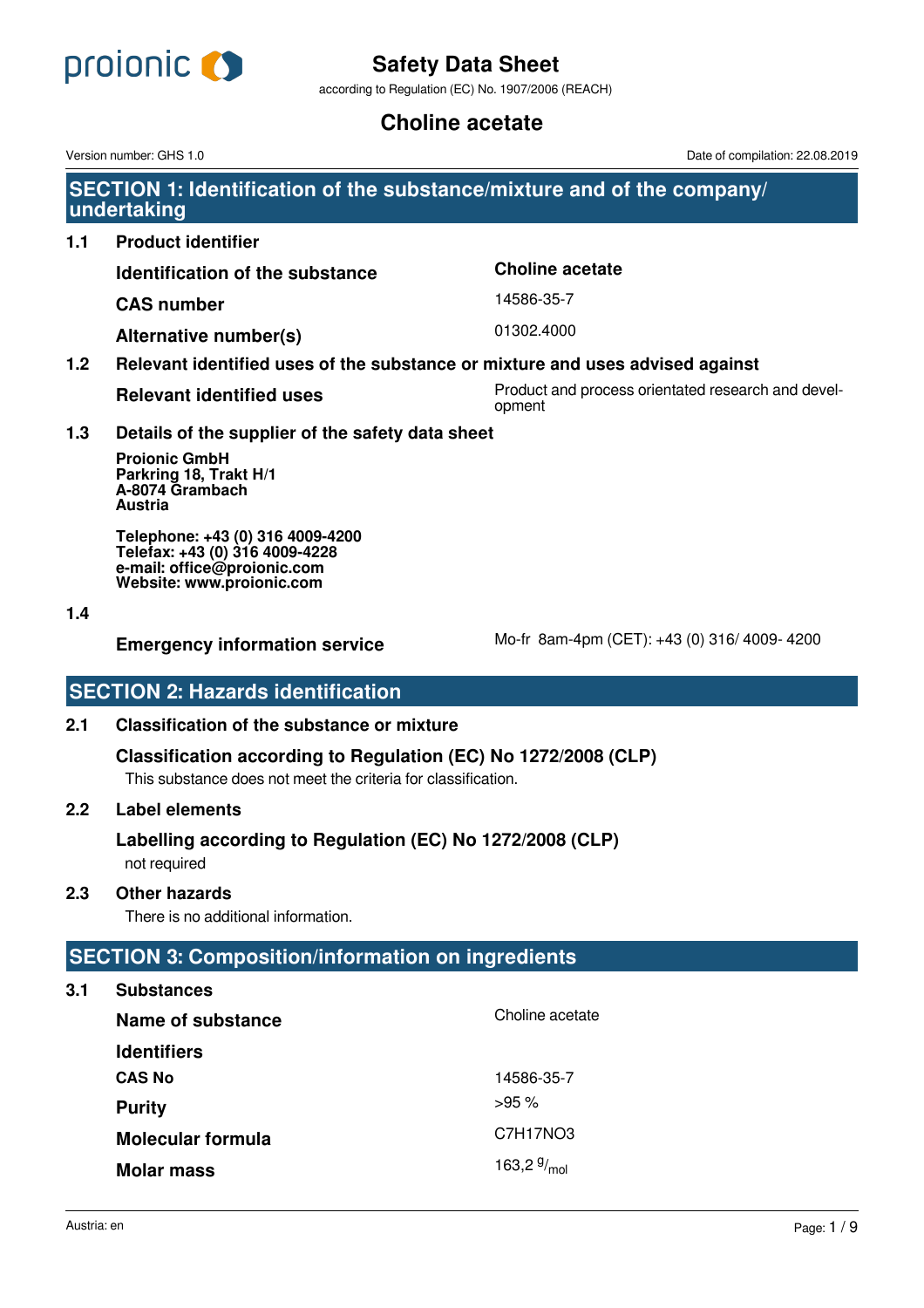

according to Regulation (EC) No. 1907/2006 (REACH)

# **Choline acetate**

Version number: GHS 1.0 Date of compilation: 22.08.2019



### **SECTION 4: First aid measures**

#### **4.1 Description of first aid measures**

#### **General notes**

Do not leave affected person unattended. Remove victim out of the danger area. Keep affected person warm, still and covered. Take off immediately all contaminated clothing. In all cases of doubt, or when symptoms persist, seek medical advice. In case of unconsciousness place person in the recovery position. Never give anything by mouth.

#### **Following inhalation**

If breathing is irregular or stopped, immediately seek medical assistance and start first aid actions. Provide fresh air.

#### **Following skin contact**

Wash with plenty of soap and water. If skin irritation occurs, consult a doctor.

#### **Following eye contact**

Irrigate copiously with clean, fresh water for at least 10 minutes, holding the eyelids apart. Remove contact lenses, if present and easy to do. Continue rinsing. In all cases of doubt, or when symptoms persist, seek medical advice.

#### **Following ingestion**

Rinse mouth with water (only if the person is conscious). Do NOT induce vomiting. In all cases of doubt, or when symptoms persist, seek medical advice.

#### **4.2 Most important symptoms and effects, both acute and delayed**

Symptoms and effects are not known to date.

#### **4.3 Indication of any immediate medical attention and special treatment needed** none

### **SECTION 5: Firefighting measures**

#### **5.1 Extinguishing media**

#### **Suitable extinguishing media**

Water, Foam, ABC-powder

#### **Unsuitable extinguishing media**

For this substance no limitations of extinguishing agents are given

#### **5.2 Special hazards arising from the substance or mixture**

#### **Hazardous combustion products**

Nitrogen oxides (NOx), Carbon monoxide (CO), Carbon dioxide (CO2), Sulphur oxides (SOx)

#### **5.3 Advice for firefighters**

Co-ordinate firefighting measures to the fire surroundings. Do not allow firefighting water to enter drains or water courses. Collect contaminated firefighting water separately. Fight fire with normal precautions from a reasonable distance.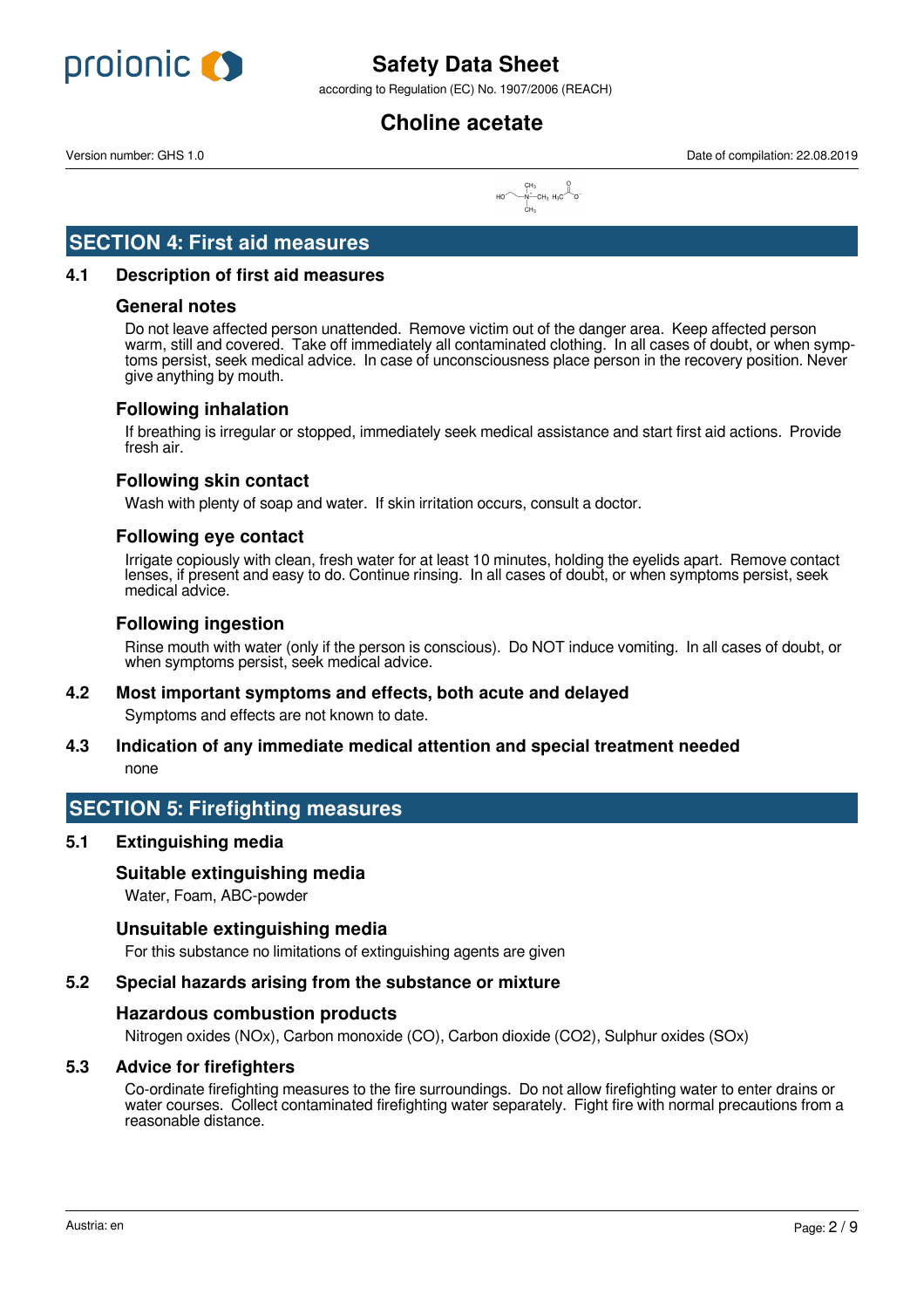

according to Regulation (EC) No. 1907/2006 (REACH)

# **Choline acetate**

Version number: GHS 1.0 Date of compilation: 22.08.2019

### **SECTION 6: Accidental release measures**

#### **6.1 Personal precautions, protective equipment and emergency procedures**

For removal of spilled product always wear personal protective equipment.

#### **For non-emergency personnel**

Remove persons to safety.

#### **For emergency responders**

Wear breathing apparatus if exposed to vapours/dust/spray/gases.

#### **6.2 Environmental precautions**

Keep away from drains, surface and ground water. Retain contaminated washing water and dispose of it.

### **6.3 Methods and material for containment and cleaning up**

#### **Advice on how to contain a spill**

Covering of drains, Take up mechanically

#### **Advice on how to clean up a spill**

Take up mechanically. Use water for subsequent cleaning.

#### **Other information relating to spills and releases**

Place in appropriate containers for disposal. Ventilate affected area.

### **6.4 Reference to other sections**

Hazardous combustion products: see section 5. Personal protective equipment: see section 8. Incompatible materials: see section 10. Disposal considerations: see section 13.

### **SECTION 7: Handling and storage**

#### **7.1 Precautions for safe handling**

#### **Recommendations**

Use only in well-ventilated areas. Ground/bond container and receiving equipment. Contaminated surfaces must not be cleaned with compressed air due to the possible formation of aerosols.

#### **Advice on general occupational hygiene**

Wash hands after use. Do not eat, drink and smoke in work areas. Remove contaminated clothing and protective equipment before entering eating areas. Never keep food or drink in the vicinity of chemicals. Never place chemicals in containers that are normally used for food or drink. Keep away from food, drink and animal feedingstuffs.

#### **7.2 Conditions for safe storage, including any incompatibilities**

Store upright. Keep only in the original container in a cool, well-ventilated place.

#### **7.3 Specific end use(s)**

The product must be used only for the purposes specified by the manufacturer (see above).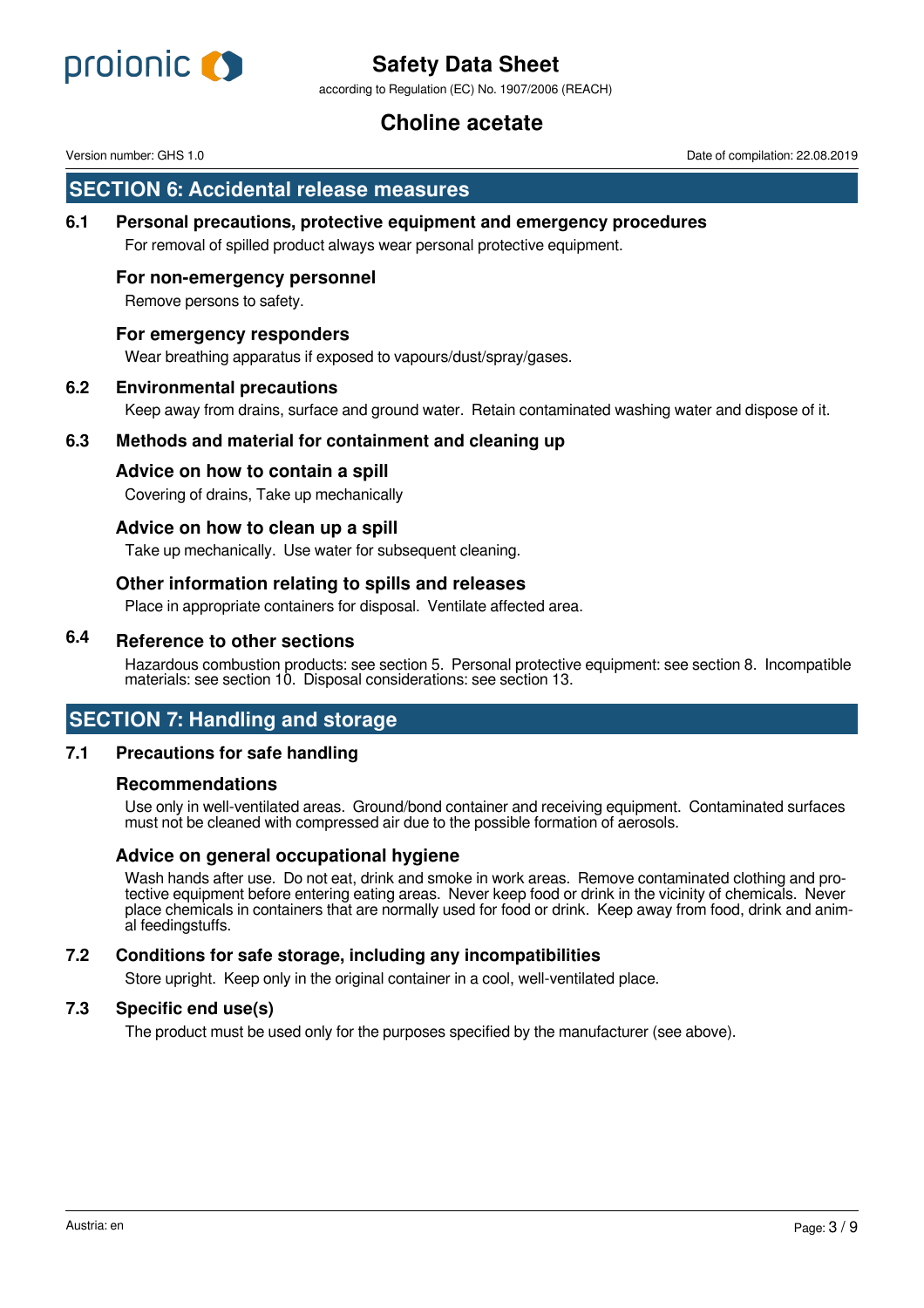

according to Regulation (EC) No. 1907/2006 (REACH)

# **Choline acetate**

Version number: GHS 1.0 Date of compilation: 22.08.2019

### **SECTION 8: Exposure controls/personal protection**

#### **8.1 Control parameters**

Contains no substances with occupational exposure limit values.

#### **8.2 Exposure controls**

#### **Appropriate engineering controls**

General ventilation. General industrial hygiene practice. Take precautions, which are usual when handling chemicals.

#### **Individual protection measures (personal protective equipment)**

The individual protective clothing needs to be selected specifically for the workplace, depending on concentrations and quantities of the handled substances.

#### **Eye/face protection**

Wear eye protection.

#### **Skin protection**

When handling with chemical substances, protective gloves must be worn with the CE-label including the four control digits.

#### **- other protection measures**

Take recovery periods for skin regeneration. Preventive skin protection (barrier creams/ointments) is recommended. Wash hands thoroughly after handling.

#### **Respiratory protection**

Respiratory protection not required.

#### **Environmental exposure controls**

Use appropriate container to avoid environmental contamination. Keep away from drains, surface and ground water.

### **SECTION 9: Physical and chemical properties**

#### **9.1 Information on basic physical and chemical properties**

#### **Appearance**

| <b>Physical state</b> | solid (solidified melt) |
|-----------------------|-------------------------|
| <b>Colour</b>         | light yellow            |
| Odour                 | characteristic          |

#### **Other safety parameters**

| pH (value)                              | not determined                                            |
|-----------------------------------------|-----------------------------------------------------------|
| <b>Melting point/freezing point</b>     | $80 - 85 °C$                                              |
| Initial boiling point and boiling range | not determined                                            |
| <b>Flash point</b>                      | not determined                                            |
| <b>Evaporation rate</b>                 | not determined                                            |
| Flammability (solid, gas)               | this material is combustible, but will not ignite readily |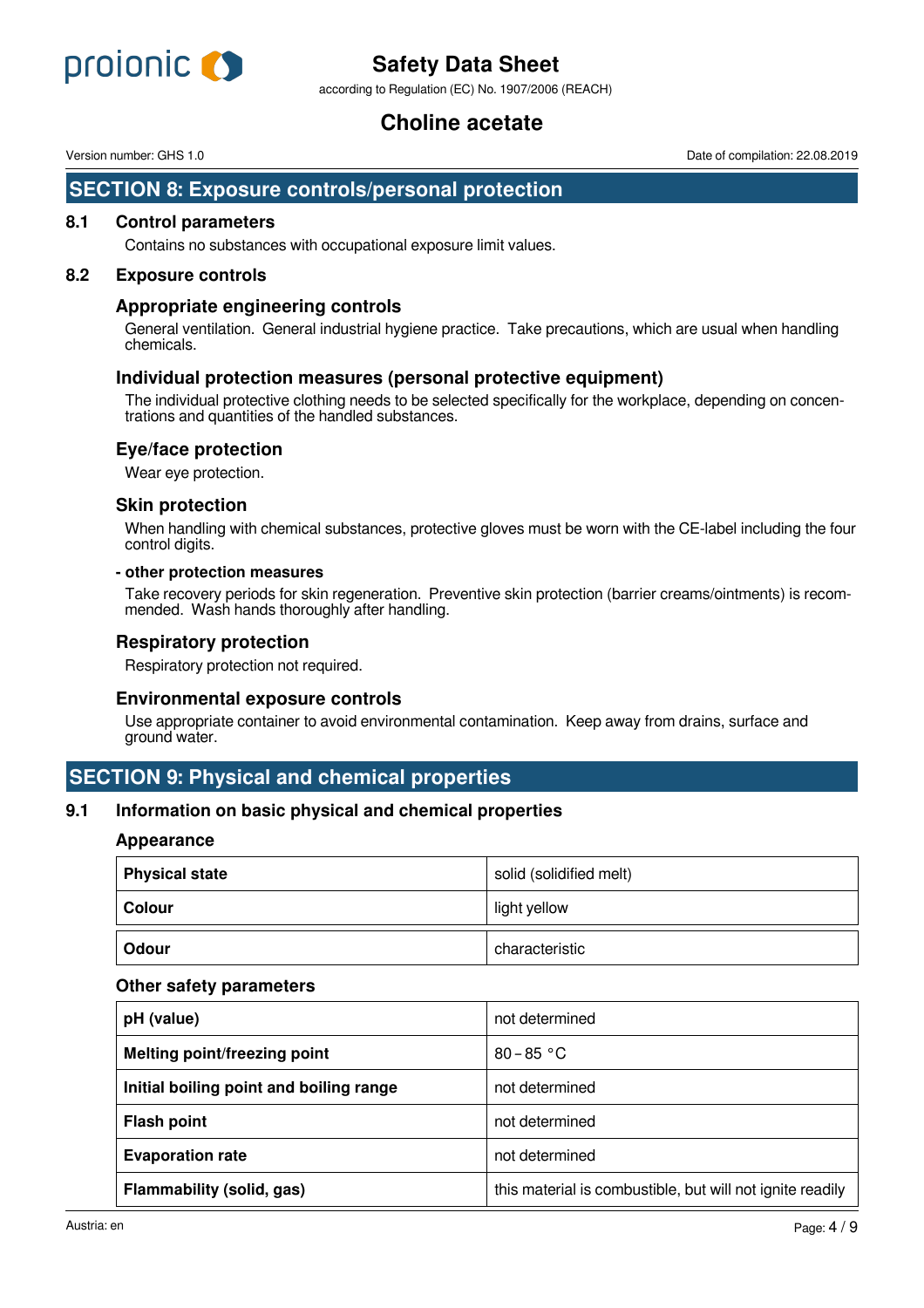

according to Regulation (EC) No. 1907/2006 (REACH)

# **Choline acetate**

Version number: GHS 1.0 Date of compilation: 22.08.2019

|     | <b>Explosion limits of dust clouds</b> | not determined                                |
|-----|----------------------------------------|-----------------------------------------------|
|     | Vapour pressure                        | not determined                                |
|     | <b>Vapour density</b>                  | not determined                                |
|     | <b>Relative density</b>                | information on this property is not available |
|     | Solubility(ies)                        | not determined                                |
|     | - water solubility                     | completely miscible with water                |
|     | <b>Partition coefficient</b>           |                                               |
|     | - n-octanol/water (log KOW)            | <0,3                                          |
|     | <b>Auto-ignition temperature</b>       | not determined                                |
|     | <b>Viscosity</b>                       | not relevant (solid matter)                   |
|     | <b>Explosive properties</b>            | none                                          |
|     | <b>Oxidising properties</b>            | none                                          |
| 9.2 | <b>Other information</b>               | there is no additional information            |

### **SECTION 10: Stability and reactivity**

#### **10.1 Reactivity**

Concerning incompatibility: see below "Conditions to avoid" and "Incompatible materials".

#### **10.2 Chemical stability**

The material is stable under normal ambient and anticipated storage and handling conditions of temperature and pressure.

### **10.3 Possibility of hazardous reactions**

No known hazardous reactions.

#### **10.4 Conditions to avoid**

Protect from moisture.

#### **10.5 Incompatible materials**

Strong oxidisers

### **10.6 Hazardous decomposition products**

Reasonably anticipated hazardous decomposition products produced as a result of use, storage, spill and heating are not known. Hazardous combustion products: see section 5.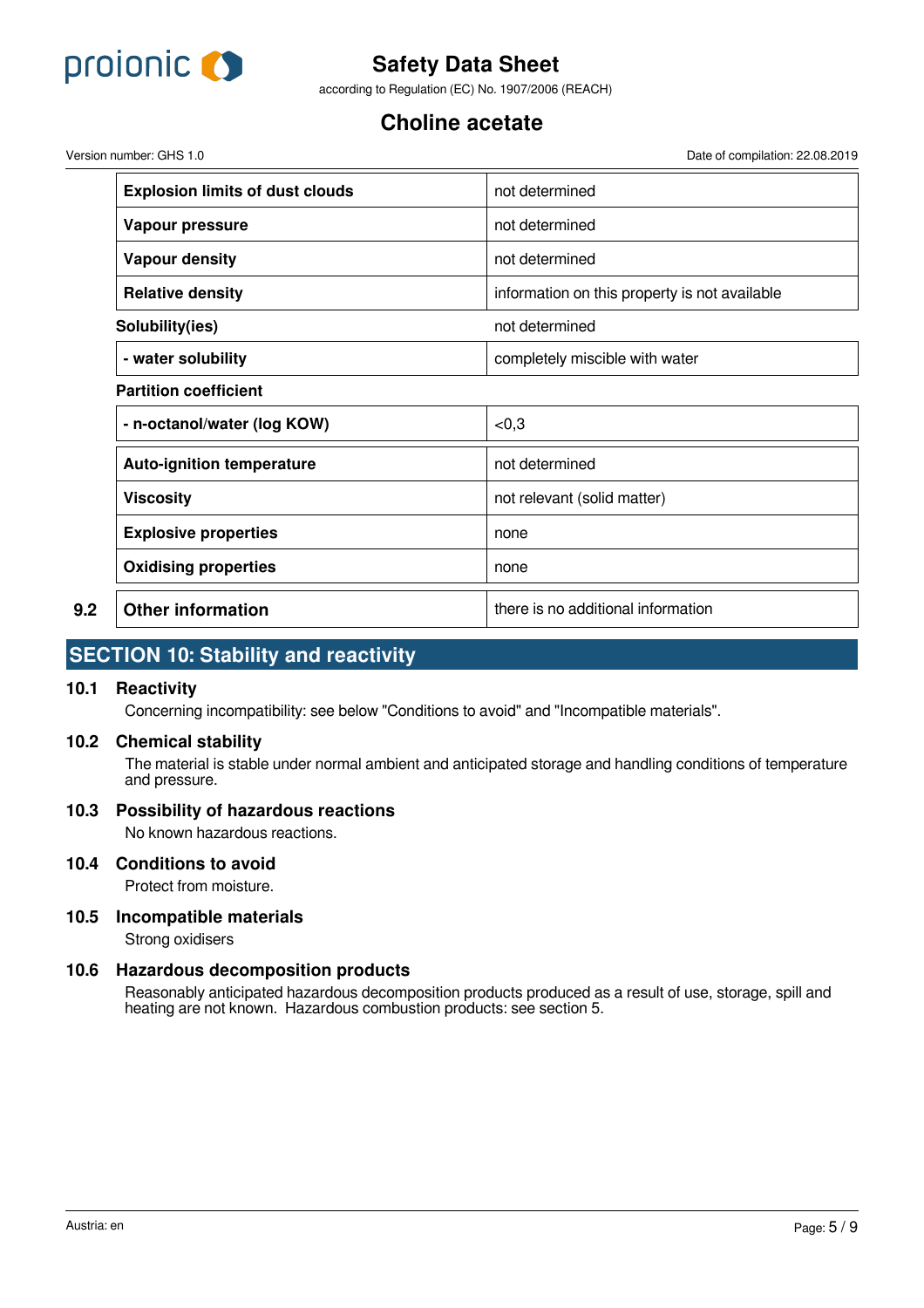

according to Regulation (EC) No. 1907/2006 (REACH)

# **Choline acetate**

**SECTION 11: Toxicological information**

#### **11.1 Information on toxicological effects**

Health effects are not known.

#### **Classification according to GHS (1272/2008/EC, CLP)**

This substance does not meet the criteria for classification in accordance with Regulation No 1272/2008/EC.

#### **Acute toxicity**

Shall not be classified as acutely toxic.

#### **Skin corrosion/irritation**

Shall not be classified as corrosive/irritant to skin.

#### **Serious eye damage/eye irritation**

Shall not be classified as seriously damaging to the eye or eye irritant.

### **Respiratory or skin sensitisation**

Does not have a skin-sensitizing effect.

#### **Germ cell mutagenicity**

Shall not be classified as germ cell mutagenic.

#### **Carcinogenicity**

Shall not be classified as carcinogenic.

#### **Reproductive toxicity**

Shall not be classified as a reproductive toxicant.

#### **Specific target organ toxicity - single exposure**

The classification criteria for this hazard class are not met.

#### **Specific target organ toxicity - repeated exposure**

The classification criteria for these hazard classes are not met.

#### **Aspiration hazard**

Not applicable.

## **SECTION 12: Ecological information**

#### **12.1 Toxicity**

No data available.

**Biodegradation**

No data available.

#### **12.2 Persistence and degradability**

Data are not available.

#### **12.3 Bioaccumulative potential**

Data are not available.

**n-octanol/water (log KOW)**  $|<0,3$ 

Version number: GHS 1.0 Date of compilation: 22.08.2019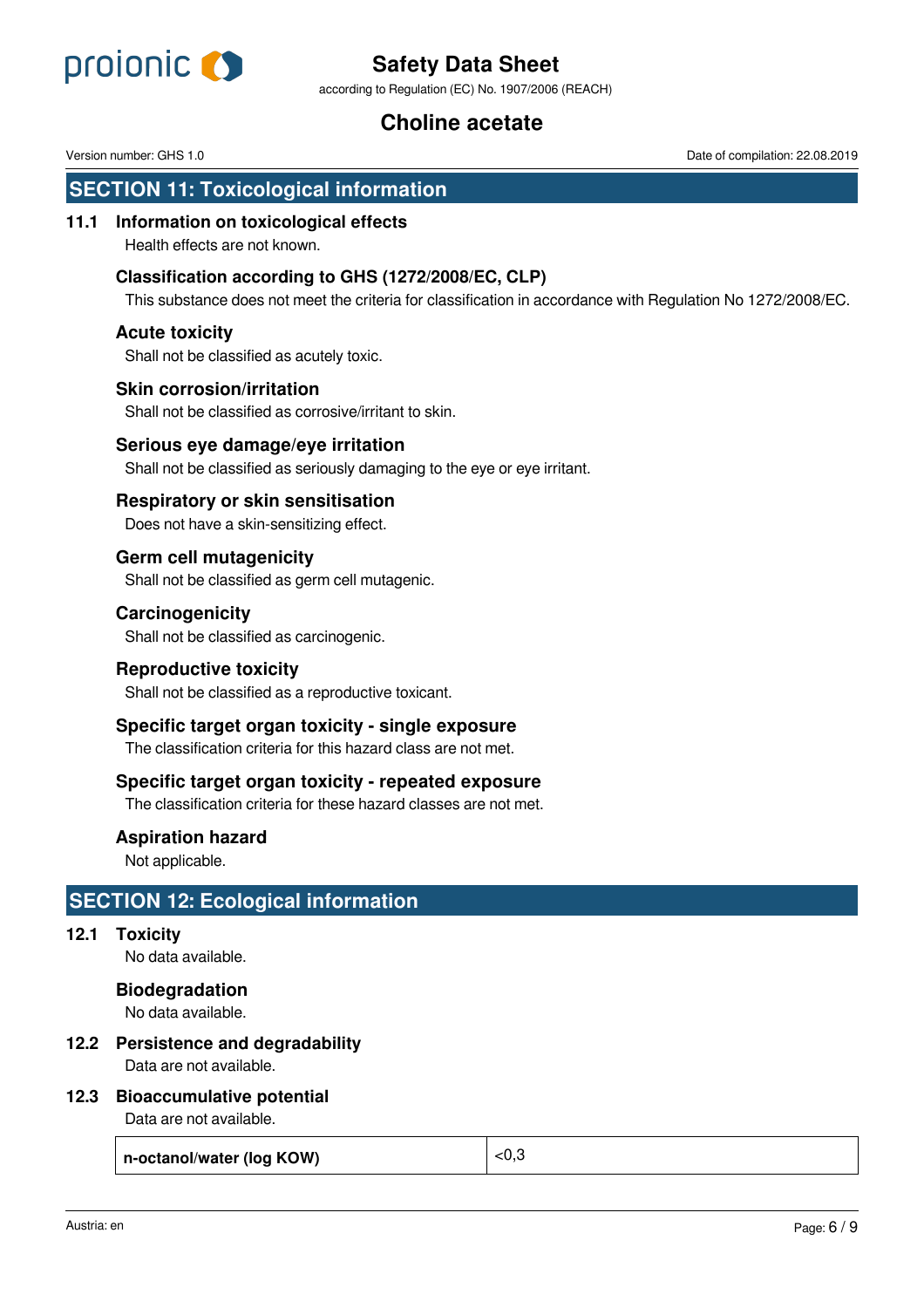

according to Regulation (EC) No. 1907/2006 (REACH)

# **Choline acetate**

**12.4 Mobility in soil**

Data are not available.

- **12.5 Results of PBT and vPvB assessment** This article does not meet the criteria for classification.
- **12.6 Other adverse effects**

Data are not available.

### **SECTION 13: Disposal considerations**

#### **13.1 Waste treatment methods**

Residues and used material have to be disposed to an authorized waste treatment facility.

#### **Sewage disposal-relevant information**

Do not empty into drains.

#### **Waste treatment of containers/packagings**

Completely emptied packages can be recycled. Handle contaminated packages in the same way as the substance itself.

#### **Remarks**

Please consider the relevant national or regional provisions. Waste shall be separated into the categories that can be handled separately by the local or national waste management facilities.

### **SECTION 14: Transport information**

- 
- **14.2 UN proper shipping name** not assigned
- **14.3 Transport hazard class(es)** not assigned
- 
- 

**14.1 UN number** not subject to transport regulations

**14.4 Packing group 14.4 Packing group** not assigned to a packing group

**14.5 <b>Environmental hazards non-environmentally hazardous acc. to the dangerous** goods regulations

# **14.6 Special precautions for user**

There is no additional information.

**14.7 Transport in bulk according to Annex II of MARPOL and the IBC Code** No data available.

### **Information for each of the UN Model Regulations**

**Transport of dangerous goods by road, rail and inland waterway (ADR/RID/ADN)** not assigned

### **International Maritime Dangerous Goods Code (IMDG)**

not assigned

# **International Civil Aviation Organization (ICAO-IATA/DGR)**

not assigned

Version number: GHS 1.0 Date of compilation: 22.08.2019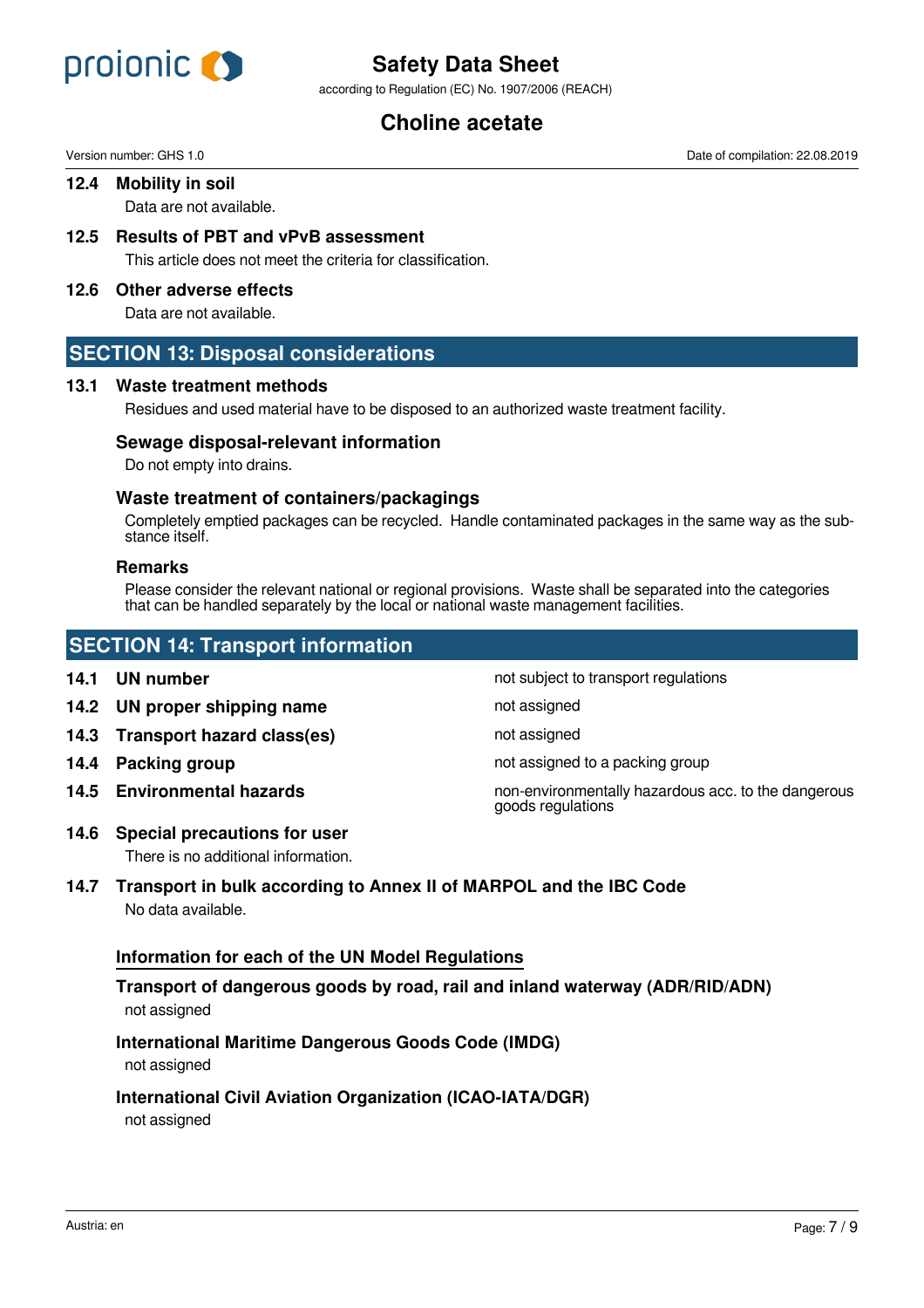

according to Regulation (EC) No. 1907/2006 (REACH)

# **Choline acetate**

**SECTION 15: Regulatory information**

**15.1 Safety, health and environmental regulations/legislation specific for the substance or mixture**

**Relevant provisions of the European Union (EU)**

**Restrictions according to REACH, Annex XVII**

not listed

#### **15.2 Chemical Safety Assessment**

For this substance a chemical safety assessment is not required.

## **SECTION 16: Other information**

#### **Abbreviations and acronyms**

| Abbr.           | <b>Descriptions of used abbreviations</b>                                                                                                                                                                                |
|-----------------|--------------------------------------------------------------------------------------------------------------------------------------------------------------------------------------------------------------------------|
| <b>ADN</b>      | Accord européen relatif au transport international des marchandises dangereuses par voies de navigation<br>intérieures (European Agreement concerning the International Carriage of Dangerous Goods by Inland Waterways) |
| <b>ADR</b>      | Accord européen relatif au transport international des marchandises dangereuses par route (European Agreement<br>concerning the International Carriage of Dangerous Goods by Road)                                       |
| CAS             | Chemical Abstracts Service (service that maintains the most comprehensive list of chemical substances)                                                                                                                   |
| <b>CLP</b>      | Regulation (EC) No 1272/2008 on classification, labelling and packaging of substances and mixtures                                                                                                                       |
| <b>DGR</b>      | Dangerous Goods Regulations (see IATA/DGR)                                                                                                                                                                               |
| <b>GHS</b>      | "Globally Harmonized System of Classification and Labelling of Chemicals" developed by the United Nations                                                                                                                |
| <b>IATA</b>     | International Air Transport Association                                                                                                                                                                                  |
| <b>IATA/DGR</b> | Dangerous Goods Regulations (DGR) for the air transport (IATA)                                                                                                                                                           |
| <b>ICAO</b>     | International Civil Aviation Organization                                                                                                                                                                                |
| <b>IMDG</b>     | International Maritime Dangerous Goods Code                                                                                                                                                                              |
| <b>MARPOL</b>   | International Convention for the Prevention of Pollution from Ships (abbr. of "Marine Pollutant")                                                                                                                        |
| PBT             | Persistent. Bioaccumulative and Toxic                                                                                                                                                                                    |
| <b>REACH</b>    | Registration, Evaluation, Authorisation and Restriction of Chemicals                                                                                                                                                     |
| <b>RID</b>      | Règlement concernant le transport International ferroviaire des marchandises Dangereuses (Regulations concern-<br>ing the International carriage of Dangerous goods by Rail)                                             |
| vPvB            | Very Persistent and very Bioaccumulative                                                                                                                                                                                 |

#### **Key literature references and sources for data**

Regulation (EC) No 1272/2008 on classification, labelling and packaging of substances and mixtures. Regulation (EC) No. 1907/2006 (REACH), amended by 2015/830/EU.

Transport of dangerous goods by road, rail and inland waterway (ADR/RID/ADN).

Version number: GHS 1.0 Date of compilation: 22.08.2019